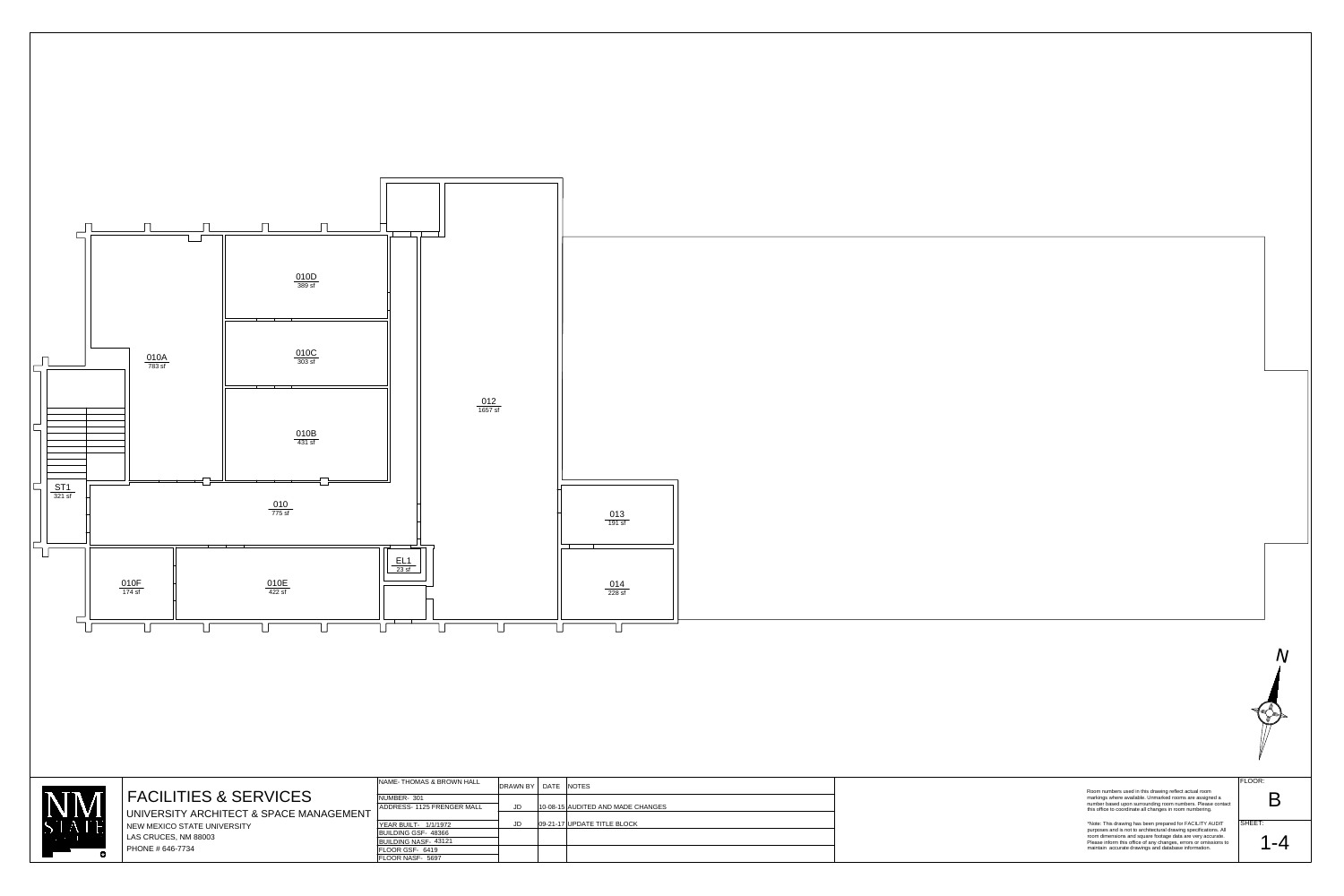





| <b>HALL</b> | DRAWN BY | DATE NOTES |                                   |  |
|-------------|----------|------------|-----------------------------------|--|
|             |          |            |                                   |  |
| <b>MALL</b> | JD       |            | 10-08-15 AUDITED AND MADE CHANGES |  |
|             |          |            |                                   |  |
|             | JD       |            | 09-21-17 UPDATE TITLE BLOCK       |  |
|             |          |            |                                   |  |
|             |          |            |                                   |  |
|             |          |            |                                   |  |
|             |          |            |                                   |  |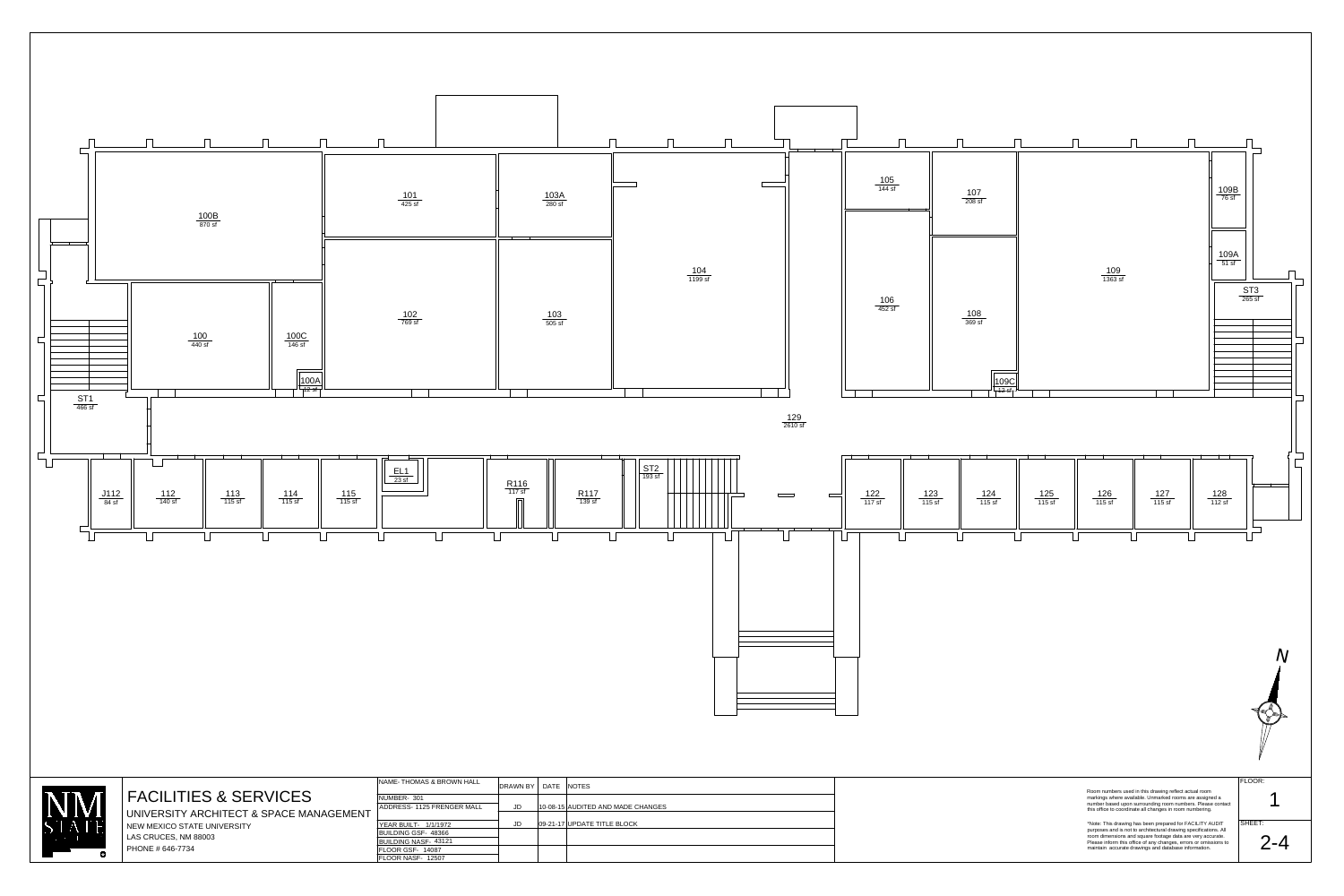



| $\frac{R214}{54 \text{ sf}}$ | $\frac{\text{J215}}{\text{61 sf}}$ | $\frac{R216}{139 \text{ sf}}$ | $\overline{\phantom{a}}$<br>$203$ sf | $\frac{221}{114 \text{ sf}}$ | $\frac{222}{116 \text{ sf}}$ | 22<br>$\overline{114}$ |
|------------------------------|------------------------------------|-------------------------------|--------------------------------------|------------------------------|------------------------------|------------------------|
|                              |                                    |                               |                                      |                              |                              |                        |

| DRAWN BY  | <b>DATE</b> |                                                                                  |
|-----------|-------------|----------------------------------------------------------------------------------|
| JD        |             |                                                                                  |
| <b>JD</b> |             |                                                                                  |
|           |             |                                                                                  |
|           |             |                                                                                  |
|           |             | <b>NOTES</b><br>10-08-15 AUDITED AND MADE CHANGES<br>09-21-17 UPDATE TITLE BLOCK |